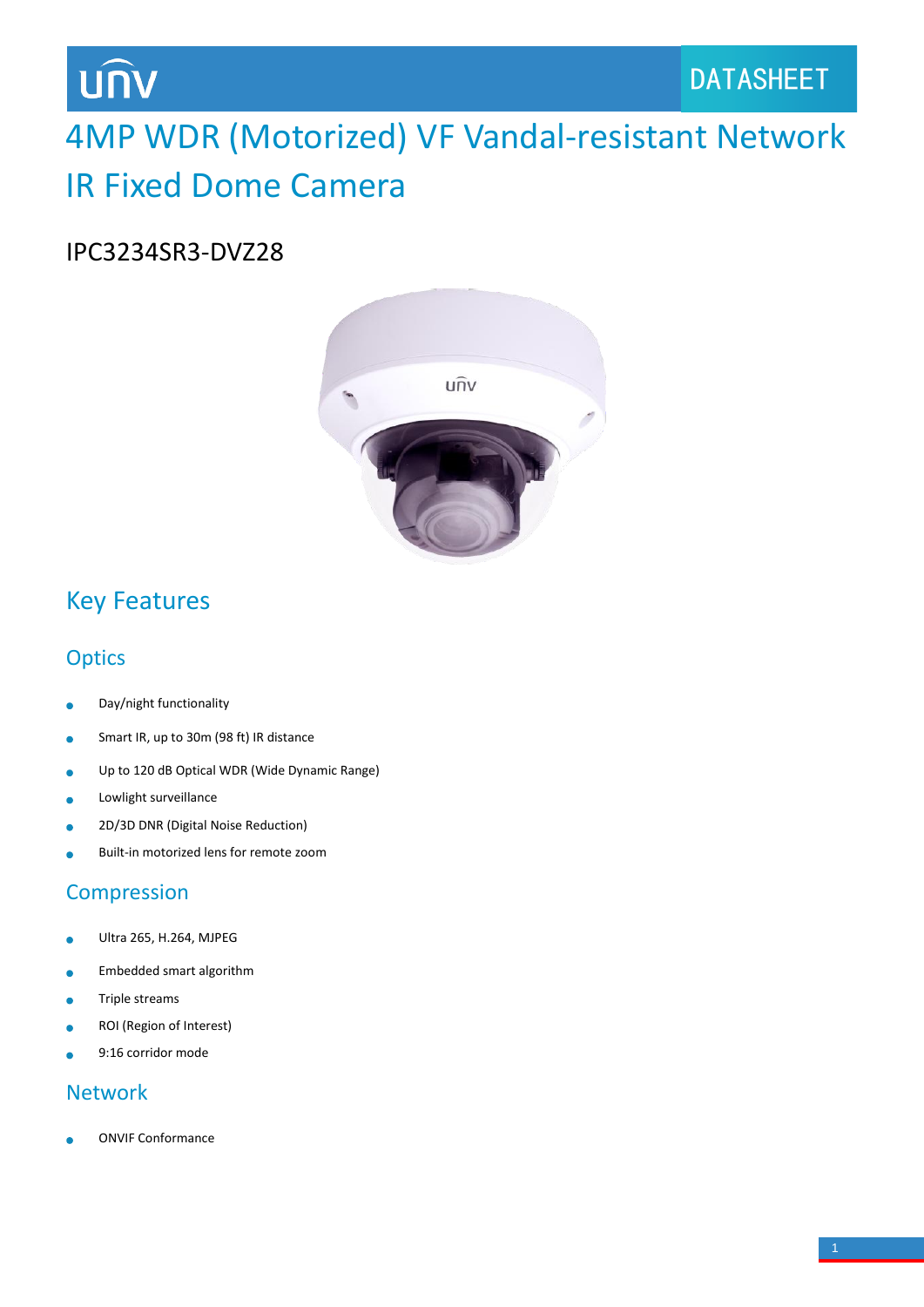## **UNV**

#### **Structure**

- Support PoE power supply  $\bullet$
- Built-in PoE splitter that outputs DC 12V  $\bullet$
- Wide temperature range: -40°C to 60°C (-40°F to 140°F)  $\bullet$
- Wide voltage range of ±25%  $\bullet$
- IK10 vandal resistant  $\bullet$
- IP67  $\blacksquare$

### Specifications

|                         | IPC3234SR3-DVZ28                                                                                      |                                      |  |            |              |                 |             |  |  |
|-------------------------|-------------------------------------------------------------------------------------------------------|--------------------------------------|--|------------|--------------|-----------------|-------------|--|--|
| Camera                  |                                                                                                       |                                      |  |            |              |                 |             |  |  |
| Sensor                  | 1/3", progressive scan, 4.0 megapixel, CMOS                                                           |                                      |  |            |              |                 |             |  |  |
| Lens                    | 2.8~12 mm, AF automatic focusing and motorized zoom lens                                              |                                      |  |            |              |                 |             |  |  |
| <b>DORI Distance</b>    | Lens                                                                                                  | Detect(m)                            |  | Observe(m) | Recognize(m) |                 | Identify(m) |  |  |
|                         | 2.8 <sub>mm</sub>                                                                                     | 63                                   |  | 25.2       | 12.6         |                 | 6.3         |  |  |
|                         | 12mm                                                                                                  | 270                                  |  | 108        | 54           |                 | 27          |  |  |
| Angle of View (H)       | 91.0°~27°                                                                                             |                                      |  |            |              |                 |             |  |  |
| Angle of View (V)       | 54.4°~13.7°                                                                                           |                                      |  |            |              |                 |             |  |  |
| Angle of View (O)       | 118.3°~33.2°                                                                                          |                                      |  |            |              |                 |             |  |  |
| Adjustment angle        | Pan: 0°~360°                                                                                          | Tilt: 0°~90°                         |  |            |              | Rotate: 0°~360° |             |  |  |
| Shutter                 | Auto/Manual, 1~1/100000 s                                                                             |                                      |  |            |              |                 |             |  |  |
| Minimum Illumination    | Colour: 0.005 Lux (F1.4, AGC ON)<br>0 Lux with IR                                                     |                                      |  |            |              |                 |             |  |  |
| Day/Night               | IR-cut filter with auto switch (ICR)                                                                  |                                      |  |            |              |                 |             |  |  |
| Digital noise reduction | 2D/3D DNR                                                                                             |                                      |  |            |              |                 |             |  |  |
| S/N                     | $>55$ dB                                                                                              |                                      |  |            |              |                 |             |  |  |
| IR Range                | Up to 30m (98 ft) IR range                                                                            |                                      |  |            |              |                 |             |  |  |
| Defog                   | <b>Digital Defog</b>                                                                                  |                                      |  |            |              |                 |             |  |  |
| <b>WDR</b>              | 120dB                                                                                                 |                                      |  |            |              |                 |             |  |  |
| Video                   |                                                                                                       |                                      |  |            |              |                 |             |  |  |
| Video Compression       | Ultra 265, H.264, MJPEG                                                                               |                                      |  |            |              |                 |             |  |  |
| H.264 code profile      | Baseline profile, Main Profile, High Profile                                                          |                                      |  |            |              |                 |             |  |  |
| Frame Rate              | Main Stream:4MP (2592×1520): Max. 20 fps, 4MP (2560×1440): Max. 25 fps, 3MP (2048×1520): Max. 30 fps; |                                      |  |            |              |                 |             |  |  |
|                         | Sub Stream: 2MP (1920×1080): Max. 30 fps;                                                             |                                      |  |            |              |                 |             |  |  |
|                         |                                                                                                       | Third Stream:D1(720×576): Max. 30fps |  |            |              |                 |             |  |  |
| <b>HLC</b>              | Supported                                                                                             |                                      |  |            |              |                 |             |  |  |
| <b>BLC</b>              | Supported                                                                                             |                                      |  |            |              |                 |             |  |  |
| 9:16 Corridor Mode      | Supported                                                                                             |                                      |  |            |              |                 |             |  |  |
| OSD                     | Up to 8 OSDs                                                                                          |                                      |  |            |              |                 |             |  |  |
| Privacy Mask            | Up to 8 areas                                                                                         |                                      |  |            |              |                 |             |  |  |
| <b>ROI</b>              | Up to 8 areas                                                                                         |                                      |  |            |              |                 |             |  |  |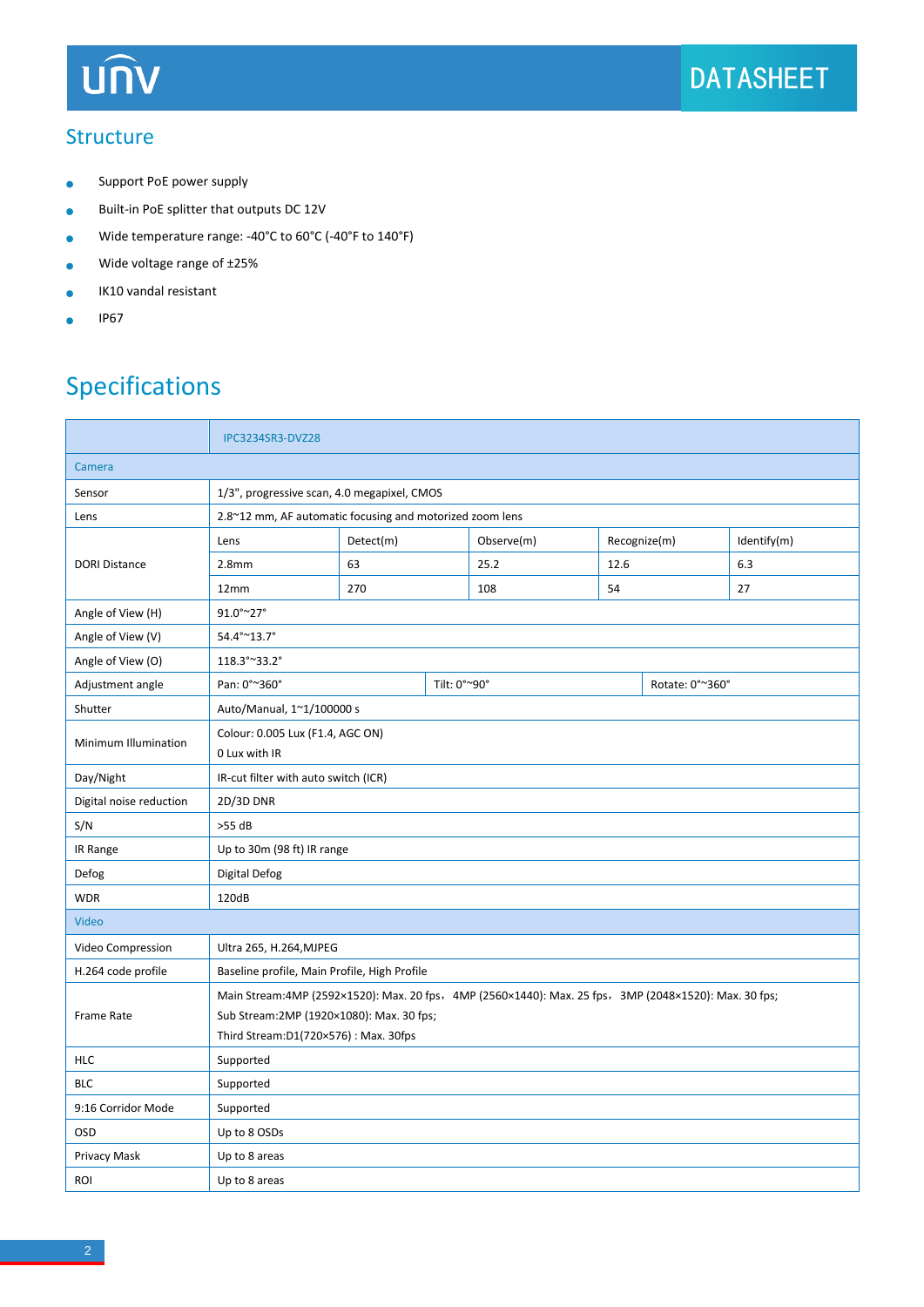# UN

## **DATASHEET**

| <b>Motion Detection</b>           | Up to 4 areas                                                                                                                                           |  |  |  |  |  |
|-----------------------------------|---------------------------------------------------------------------------------------------------------------------------------------------------------|--|--|--|--|--|
| Smart                             |                                                                                                                                                         |  |  |  |  |  |
| <b>Behavior Detection</b>         | Intrusion, cross line, motion detection                                                                                                                 |  |  |  |  |  |
| Intrusion                         | Enter and loiter in a pre-defined virtual region                                                                                                        |  |  |  |  |  |
| cross line                        | Cross a pre-defined virtual line                                                                                                                        |  |  |  |  |  |
| motion detection                  | Moving within a pre-defined virtual region                                                                                                              |  |  |  |  |  |
| Recognition                       | Face detection, Audio detection                                                                                                                         |  |  |  |  |  |
| Intelligent Identification        | Defocus, Scene Change, Object Left, Object Moving                                                                                                       |  |  |  |  |  |
| <b>Statistical Analysis</b>       | People counting                                                                                                                                         |  |  |  |  |  |
| <b>General Function</b>           | Watermark, IP Address Filtering, Tampering Alarm, Alarm input, Alarm output, Access Policy, ARP Protection, RTSP<br>Authentication, User Authentication |  |  |  |  |  |
| <b>Audio</b>                      |                                                                                                                                                         |  |  |  |  |  |
| <b>Audio Compression</b>          | G.711                                                                                                                                                   |  |  |  |  |  |
| Two-way audio                     | Supported                                                                                                                                               |  |  |  |  |  |
| Suppression                       | Supported                                                                                                                                               |  |  |  |  |  |
| Sampling Rate                     | 8 KHZ                                                                                                                                                   |  |  |  |  |  |
| <b>Storage</b>                    |                                                                                                                                                         |  |  |  |  |  |
| <b>Edge Storage</b>               | Micro SD, up to 128 GB                                                                                                                                  |  |  |  |  |  |
| Network Storage                   | <b>ANR</b>                                                                                                                                              |  |  |  |  |  |
| <b>Network</b>                    |                                                                                                                                                         |  |  |  |  |  |
| Protocols                         | IPv4, IGMP, ICMP, ARP, TCP, UDP, DHCP, PPPoE, RTP, RTSP, RTCP, DNS, DDNS, NTP, FTP, UPnP, HTTP, HTTPS, SMTP, 802.1x,<br>SNMP                            |  |  |  |  |  |
| Compatible Integration            | ONVIF(Profile S, Profile G), API                                                                                                                        |  |  |  |  |  |
| Interface                         |                                                                                                                                                         |  |  |  |  |  |
| Audio I/O                         | Audio cable                                                                                                                                             |  |  |  |  |  |
|                                   | Input: impedance 35 k $\Omega$ ; amplitude 2 V [p-p]                                                                                                    |  |  |  |  |  |
|                                   | Output: impedance 600 $\Omega$ ; amplitude 2 V [p-p]                                                                                                    |  |  |  |  |  |
| Alarm I/O                         | 1/1                                                                                                                                                     |  |  |  |  |  |
| Network                           | 1 RJ45 10M/100M Base-TX Ethernet                                                                                                                        |  |  |  |  |  |
| Video Output                      | 1 BNC, impedance 75 $\Omega$ ; amplitude 1 V [p-p]                                                                                                      |  |  |  |  |  |
| General                           |                                                                                                                                                         |  |  |  |  |  |
| Power                             | DC12V±25%, PoE (IEEE802.3 af)                                                                                                                           |  |  |  |  |  |
|                                   | Power consumption: Max 7.2 W                                                                                                                            |  |  |  |  |  |
| Dimensions $(\emptyset \times H)$ | $\Phi$ 148 x 111.3 mm (Ø5.8" x 4.4")                                                                                                                    |  |  |  |  |  |
| Weight                            | 0.75 kg (1.7 lb)                                                                                                                                        |  |  |  |  |  |
| <b>Working Environment</b>        | -40°C ~ +60°C (-40°F ~ 140°F), Humidity:10%~ 95% RH(non-condensing)                                                                                     |  |  |  |  |  |
| <b>Ingress Protection</b>         | <b>IP67</b>                                                                                                                                             |  |  |  |  |  |
| Vandal Resistant                  | <b>IK10</b>                                                                                                                                             |  |  |  |  |  |
| <b>Reset Button</b>               | Supported                                                                                                                                               |  |  |  |  |  |